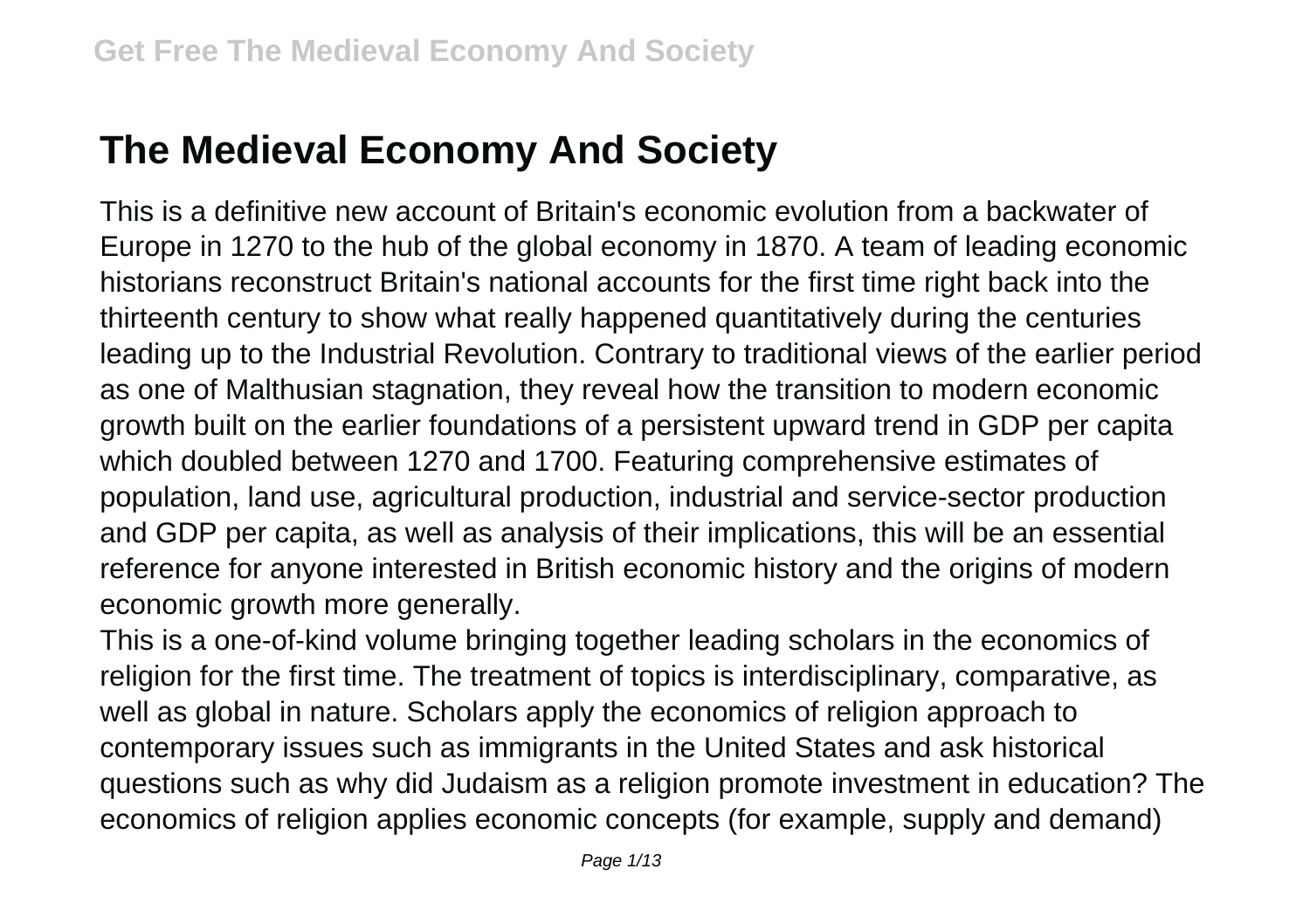and models of the market to the study of religion. Advocates of the economics of religion approach look at ways in which the religion market influences individual choices as well as institutional development. For example, economists would argue that when a large denomination declines, the religion is not supplying the right kind of religious good that appeals to the faithful. Like firms, religions compete and supply goods. The economics of religion approach using rational choice theory, assumes that all human beings, regardless of their cultural context, their socio-economic situation, act rationally to further his/her ends. The wide-ranging topics show the depth and breadth of the approach to the study of religion.

The Economy of Medieval Hungary is the first concise, English-language volume on the economic life of medieval Hungary, covering the structures of economic life, humannature interactions in production, taxation, money and commerce.

This book surveys the economy of Wales from the first Norman intrusions of 1067 to the Act of Union of England and Wales in 1536. Key themes include the evolution of the agrarian economy; the foundation and growth of towns; the adoption of a money economy; English colonisation and economic exploitation; the collapse of Welsh social structures and rise of economic individualism; the disastrous effect of the Glynd?r rebellion; and, ultimately, the alignment of the Welsh economy to the English economy. Comprising four chapters, a narrative history is presented of the economic history of Wales, 1067–1536, and the final chapter tests the applicability in a Welsh context of the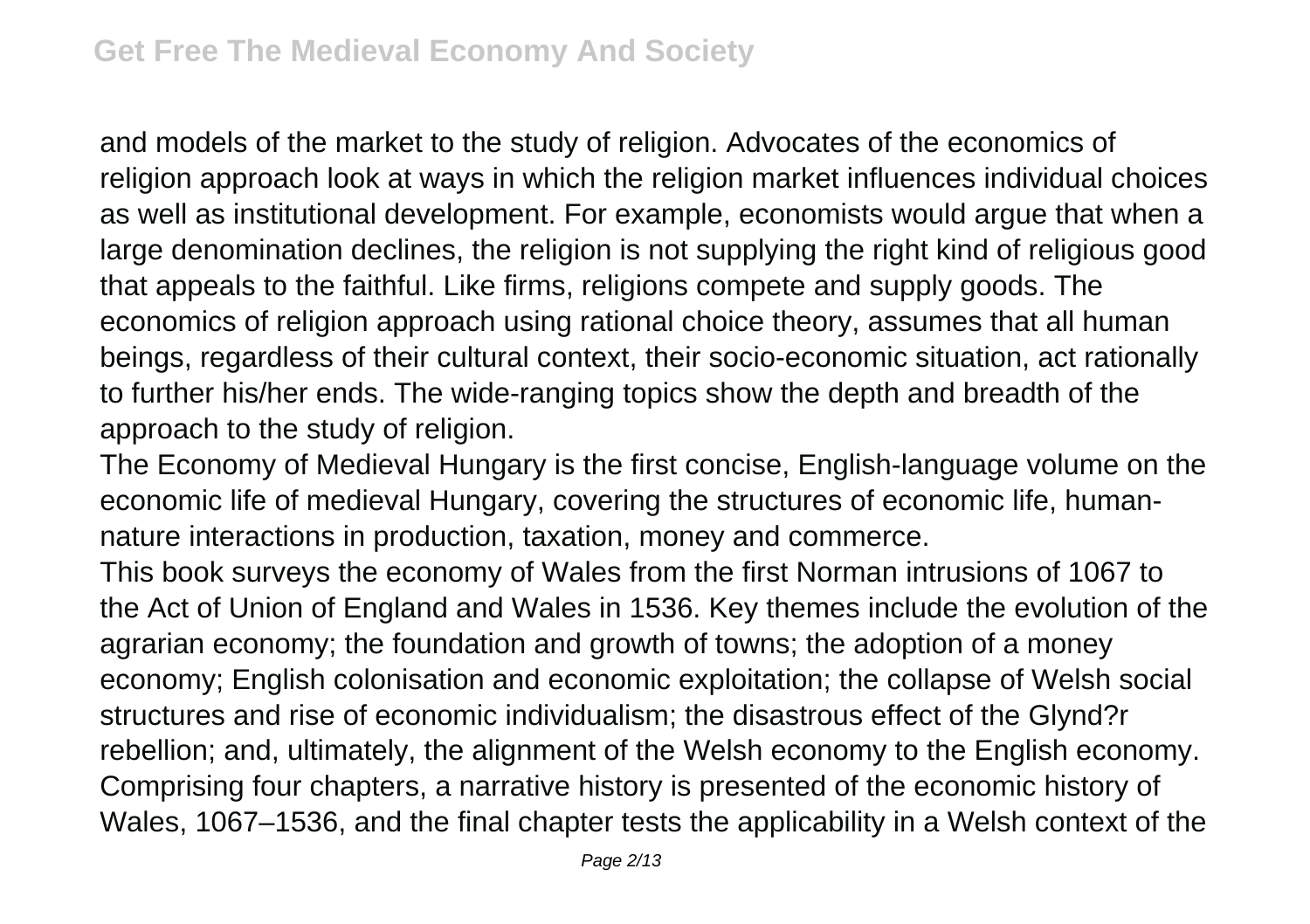main theoretical frameworks that have been developed to explain long-term economic and social change in medieval Britain and Europe.

In The Medieval Economy of Salvation, Adam J. Davis shows how the burgeoning commercial economy of western Europe in the twelfth and thirteenth centuries, alongside an emerging culture of Christian charity, led to the establishment of hundreds of hospitals and leper houses. Focusing on the county of Champagne, he looks at the ways in which charitable organizations and individuals—townspeople, merchants, aristocrats, and ecclesiastics—saw in these new institutions a means of infusing charitable giving and service with new social significance and heightened expectations of spiritual rewards. Hospitals served as visible symbols of piety and, as a result, were popular objects of benefaction. They also presented lay women and men with new penitential opportunities to personally perform the works of mercy, which many embraced as a way to earn salvation. At the same time, these establishments served a variety of functions beyond caring for the sick and the poor; as benefactors donated lands and money to them, hospitals became increasingly central to local economies, supplying loans, distributing food, and acting as landlords. In tracing the rise of the medieval hospital during a period of intense urbanization and the transition from a gift economy to a commercial one, Davis makes clear how embedded this charitable institution was in the wider social, cultural, religious, and economic fabric of medieval life.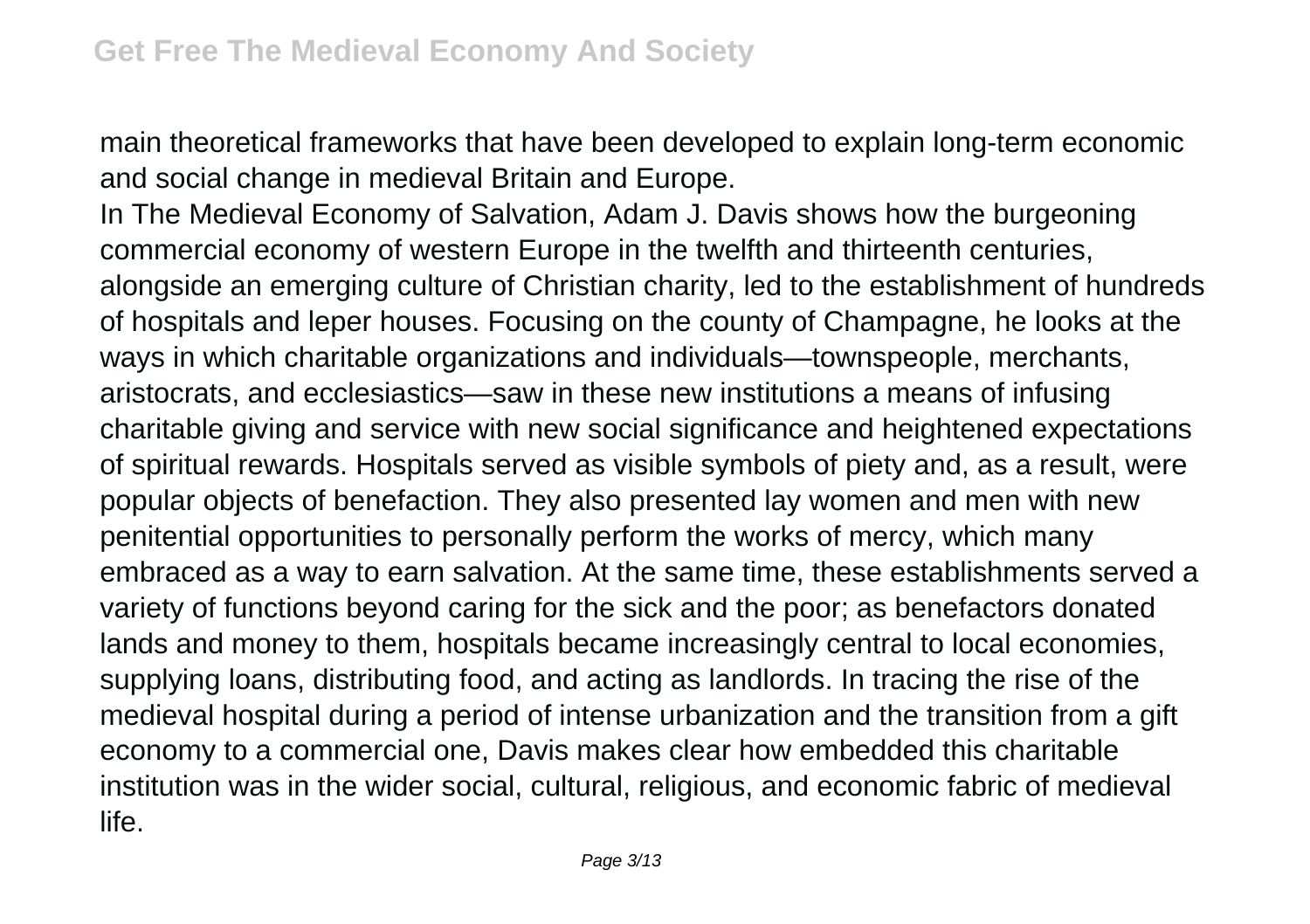Examination of the evidence and major issues and debates deciding the position of women in medieval society.

This book is an introduction to medieval economic thought, mainly from the twelfth to the fifteenth centuries, as it emerges from the works of academic theologians and lawyers and other sources - from Italian merchants' writings to vernacular poetry, Parliamentary legislation, and manorial court rolls. It raises a number of questions based on the Aristotelian idea of the mean, the balance and harmony underlying justice, as applied by medieval thinkers to the changing economy. How could private ownership of property be reconciled with God's gift of the earth to all in common? How could charity balance resources between rich and poor? What was money? What were the just price and the just wage? How was a balance to be achieved between lender and borrower and how did the idea of usury change to reflect this? The answers emerge from a wide variety of ecclesiastical and secular sources.

This volume is the first publication to draw upon the mass of information provided by the Historic Towns Atlases in order to explore comparative questions in medieval urban history. The volume addresses the wider question of comparative urban studies, the processes that determined the morphological formation of towns, and the symbolic meaning of large-scale town plans in their cultural context. Also included are the reflections of Rheinland-Pfalz, a German medieval scholar who has produced many historic maps.

13 scholars contribute to this survey of past discussions of the workings of economic structures and of justice in interpersonal relations, cultural institutions and the social order. They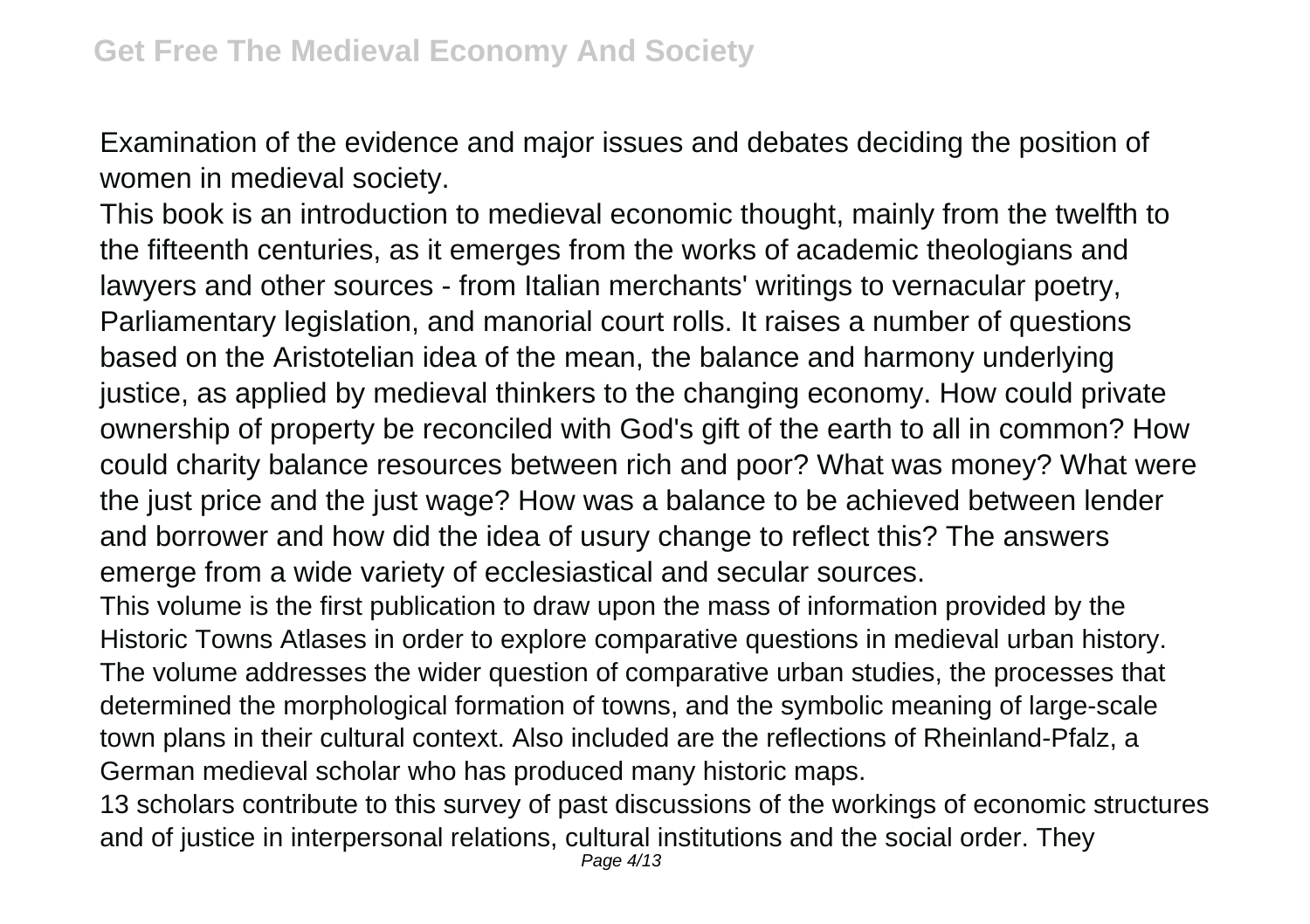investigate the sources in each historic period from the world of the Old Testament and the ancient Greeks through to Spanish scholasticism and its offshoots in the Spanish Americas of the 18th century and relate the ideas of writers from the past to modern discussions. This book explores the history of a Jewish community in the colonial kingdom of Valencia in the thirteenth and fourteenth centuries. It sheds new light on Jewish-Christian-Muslim relations and on the social, economic, and political life of medieval Jews.

This excellent and concise summary of the social and economic history of Europe in the Middle Ages examines the changing patterns and developments in agriculture, commerce, trade, industry and transport that took place during the millennium between the fall of the Roman Empire and the discovery of the New World. After outlining the trends in demography, prices, rent, and wages and in the patterns of settlement and cultivation, the author also summarizes the basic research done in the last twenty-five years in many aspects of the social and economic history of medieval Europe, citing French, German and Italian works as well as English. Significantly, this study surveys the present state of discussion on a number of on unresolved issues and controversies, and in some areas suggests common sense answers. Some of the problems of economic growth, or the lack of it, are looked at in the light of current theories in sociology and economic thought. This classic text, first published in 1972, makes a useful and interesting general introduction for students of medieval and economic history. "One of the most important, imaginative, solidly documented, well written books of medieval history that I have ever read. . . . It offers a unique combination of synthetic power and analytic perception, of bold judgment and Cartesian doubt, of hard economic facts and subtle psychological considerations."--Speculum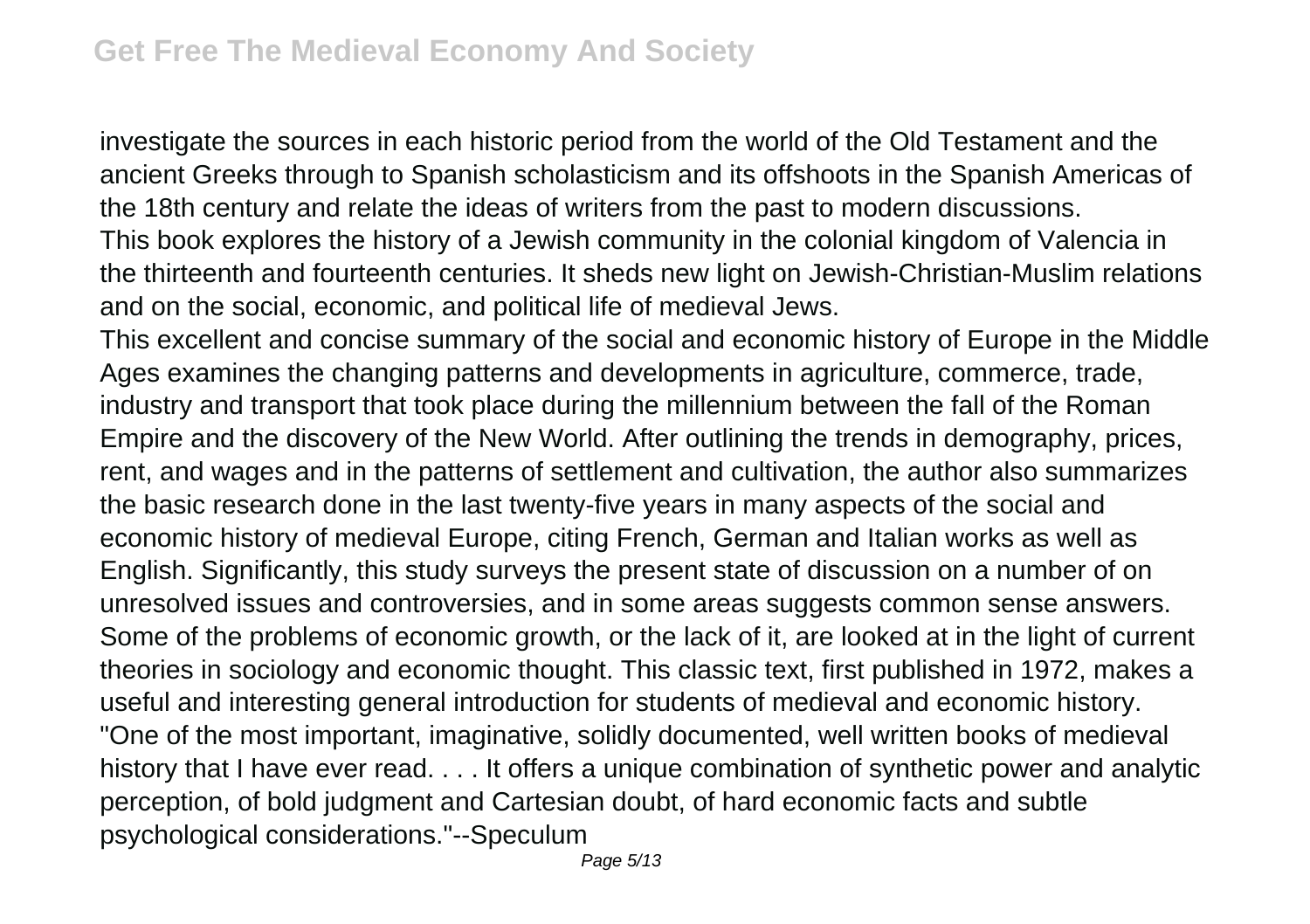Archaeologists and textile historians bring together 16 papers to investigate the production, trade and consumption of textiles in Scandinavia and across parts of northern and Mediterranean Europe throughout the medieval period. Archaeological evidence is used to demonstrate the existence or otherwise of international trade and to examine the physical characteristics of textiles and their distribution in order to understand who was producing, using and trading them and what they were being used for. Historical evidence, mainly textual, is employed to link textile names to places, numbers and prices and thus provide an appreciation of changing economics, patterns of distribution and the organisation of trade. Different types and qualities of cloths are discussed and the social implications of their production and import/export considered against a developing background of urbanism and increasing commercial wealth.

Market Power explores society and economy in medieval Iberia, examining the intersection of regional commercial interests, lordship, and royal authority as part of the evolution of a small village into a rural market town.

The Medieval Economy and SocietyAn Economic History of Britain in the Middle AgesThe Medieval Economy and SocietyAn Economic History of Britain, 1100-1500Univ of California PressThe medieval economy and societyan economic history of Britain in the middle agesThe Medieval Economy and SocietyThe Medieval Economy of SalvationCharity, Commerce, and the Rise of the HospitalCornell University Press

This is a full-scale study that explores every aspect of money in Europe and the Page 6/13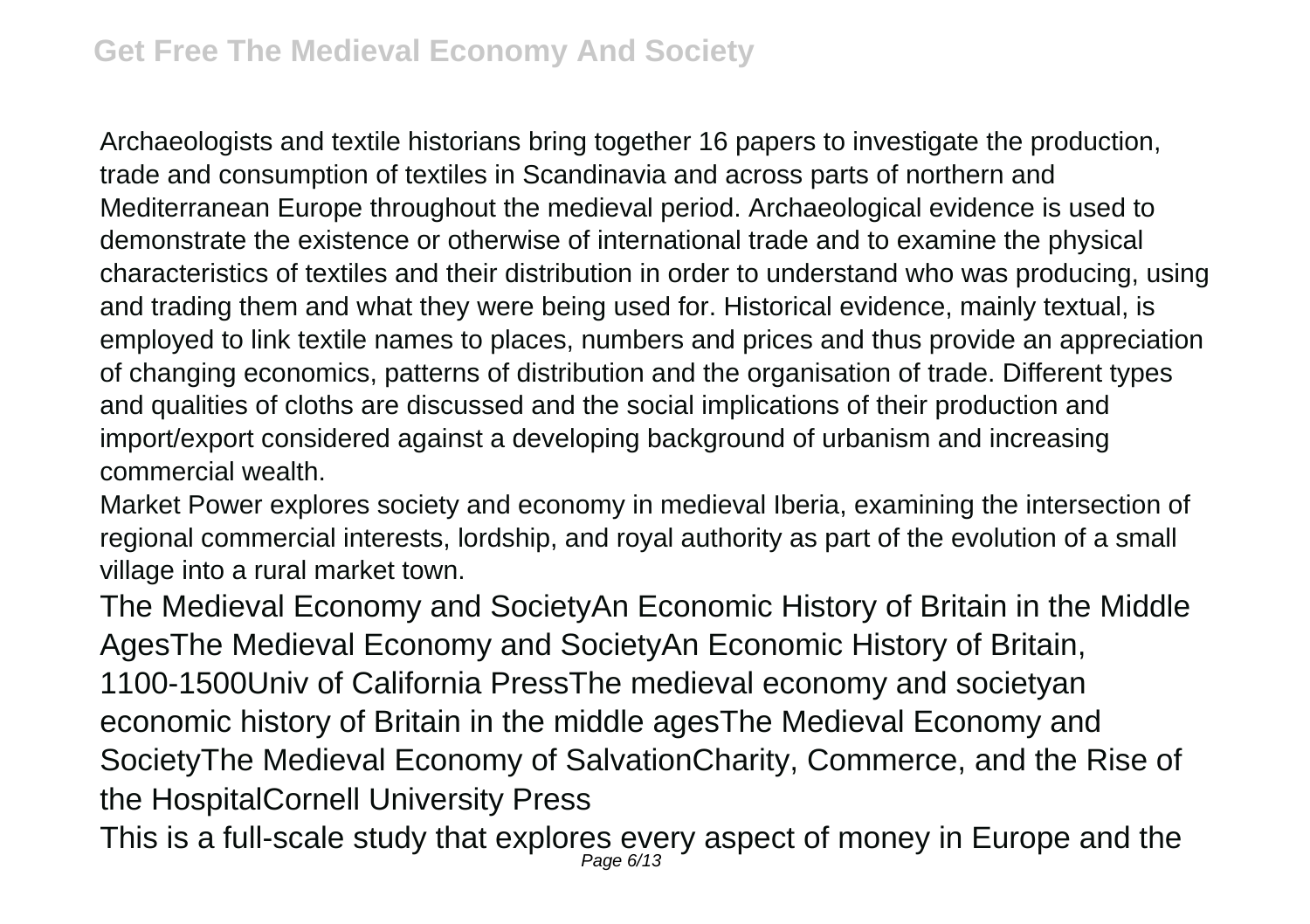Middle Ages.

Major account of the fourteenth-century crisis which saw a series of famines, revolts and epidemics transform the medieval world.

The Low Countries — an area roughly embracing the present-day Netherlands and Belgium — formed a patchwork of varied economic and social development in the Middle Ages, with some regions displaying a remarkable dynamism. Manors and Markets charts the history of these vibrant economies and societies, and contrasts them with alternative paths of development, from the early medieval period to the beginning of the seventeenth century. Providing a concise overview of social and economic changes over more than a thousand years, Bas van Bavel assesses the impact of the social and institutional organization that saw the Low Countries become the most urbanized and densely populated part of Europe by the end of the Middle Ages. By delving into the early and high medieval history of society, van Bavel uncovers the foundations of the flourishing of the medieval Flemish towns and the forces that propelled Holland towards its Golden Age. Exploring the Low Countries at a regional level, van Bavel highlights the importance of localized structures for determining the nature of social transitions and economic growth. He assesses the role of manorial organization, the emergence of markets, the rise of towns, the quest for self-determination by Page 7/13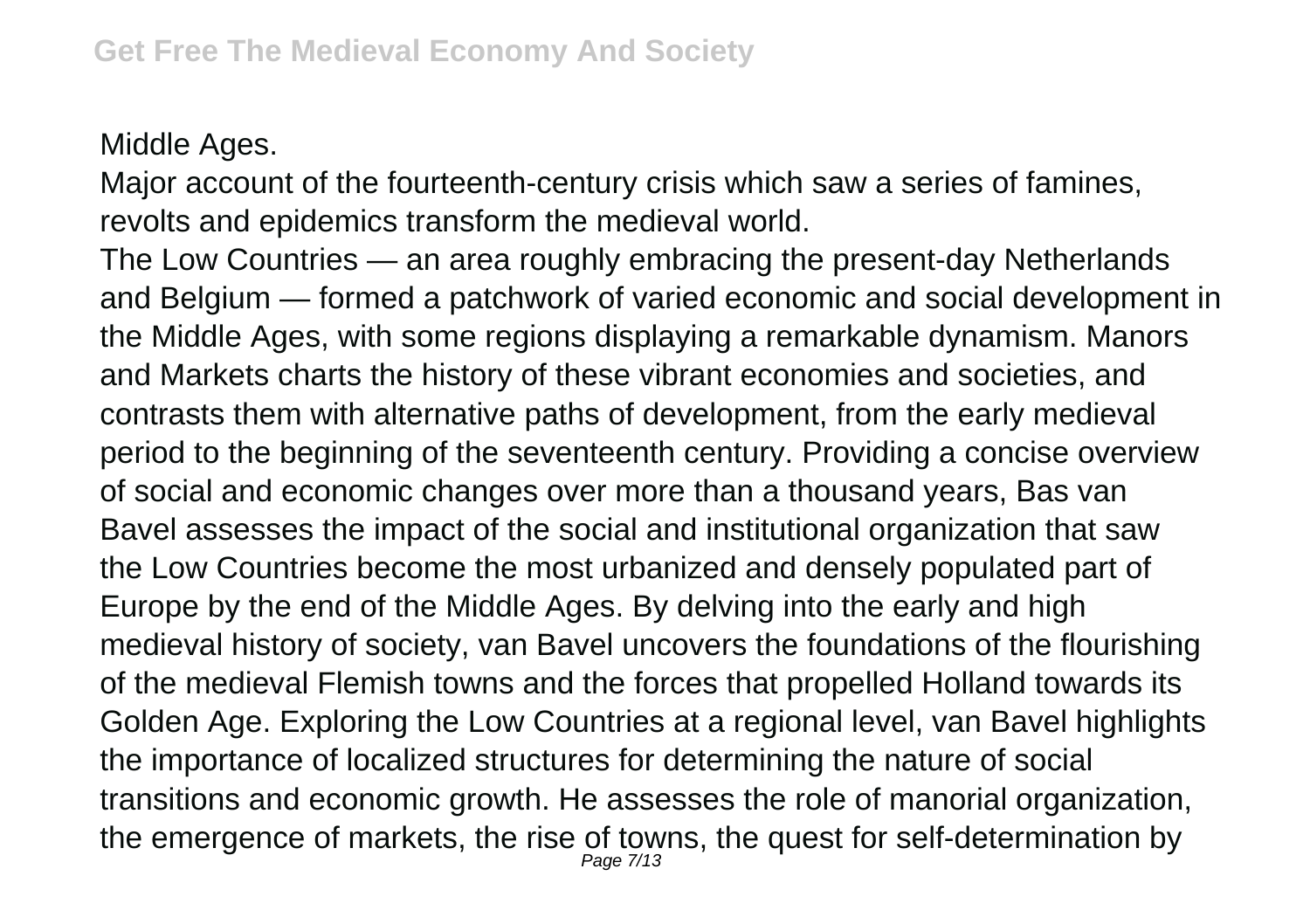ordinary people, and the sharp regional differences in development that can be observed in the very long run. In doing so, the book offers a significant contribution to the debate about the causes of economic and social change, both past and present.

The Black Death of 1348-9 is the most catastrophic event and worst pandemic in recorded history. After the Black Death offers a major reinterpretation of its immediate impact and longer-term consequences in England. After the Black Death reassesses the established scholarship on the impact of plague on fourteenth-century England and draws upon original research into primary sources to offer a major re-interpretation of the subject. It studies how the government reacted to the crisis, and how communities adapted in its wake. It places the pandemic within the wider context of extreme weather and epidemiological events, the institutional framework of markets and serfdom, and the role of law in reducing risks and conditioning behaviour. The government's response to the Black Death is reconsidered in order to cast new light on the Peasants' Revolt of 1381. By 1400, the effects of plague had resulted in major changes to the structure of society and the economy, creating the pre-conditions for England's role in the Little Divergence (whereby economic performance in parts of north western Europe began to move decisively ahead of the rest of the Page 8/13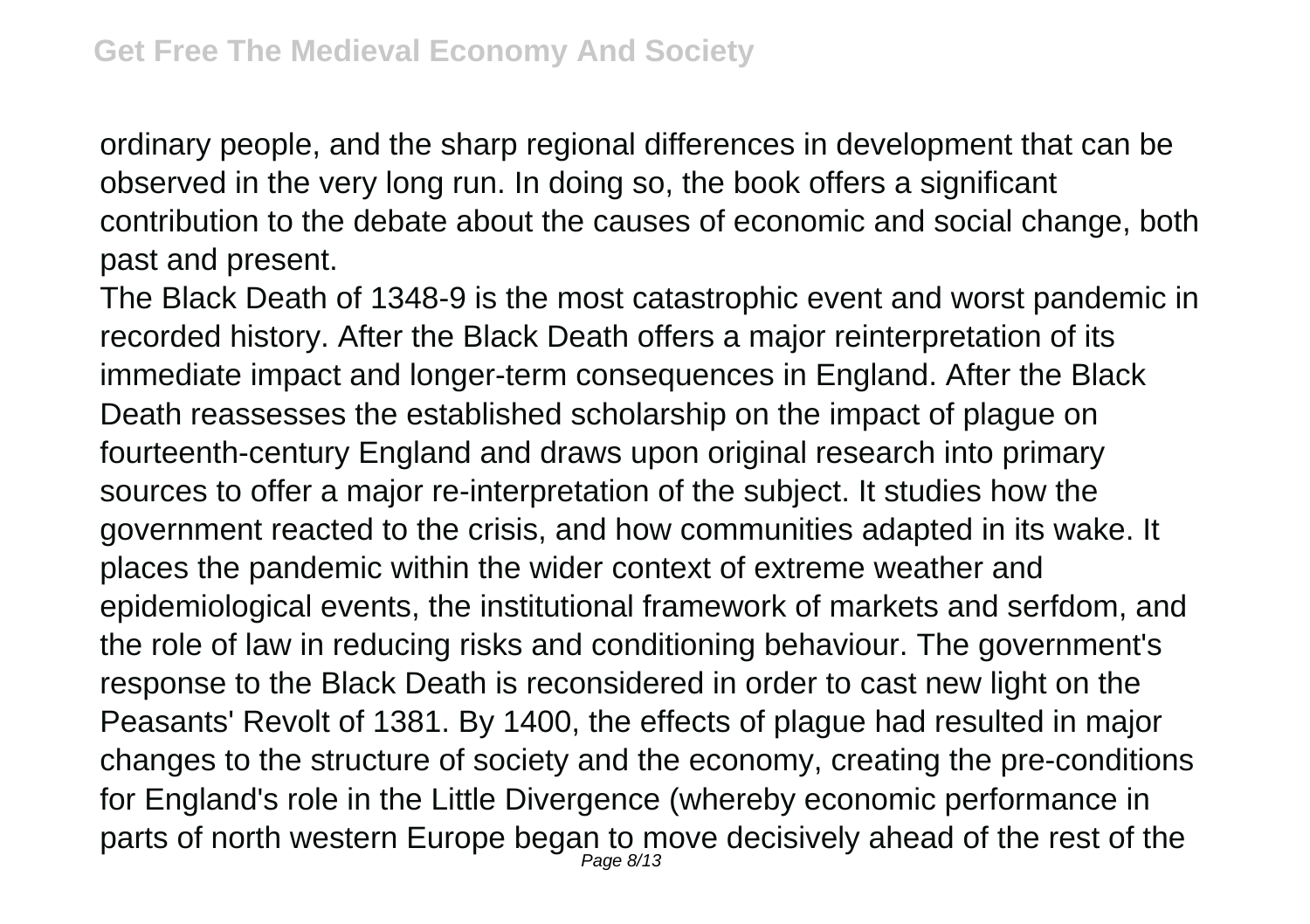continent). After the Black Death explores in detail how a major pandemic transformed society, and, in doing so, elevates the third quarter of the fourteenth century from a little-understood paradox to a critical period of profound and irreversible change in English and global history.

When scholars discuss the medieval past, the temptation is to become immersed there, to deepen our appreciation of the nuances of the medieval sources through debate about their meaning. But the past informs the present in a myriad of ways and medievalists can, and should, use their research to address the concerns and interests of contemporary society. This volume presents a number of carefully commissioned essays that demonstrate the fertility and originality of recent work in Medieval Studies. Above all, they have been selected for relevance. Most contributors are in the earlier stages of their careers and their approaches clearly reflect how interdisciplinary methodologies applied to Medieval Studies have potential repercussions and value far beyond the boundaries of the Middles Ages. These chapters are powerful demonstrations of the value of medieval research to our own times, both in terms of providing answers to some of the specific questions facing humanity today and in terms of much broader considerations. Taken together, the research presented here also provides readers with confidence in the fact that Medieval Studies cannot be Page 9/13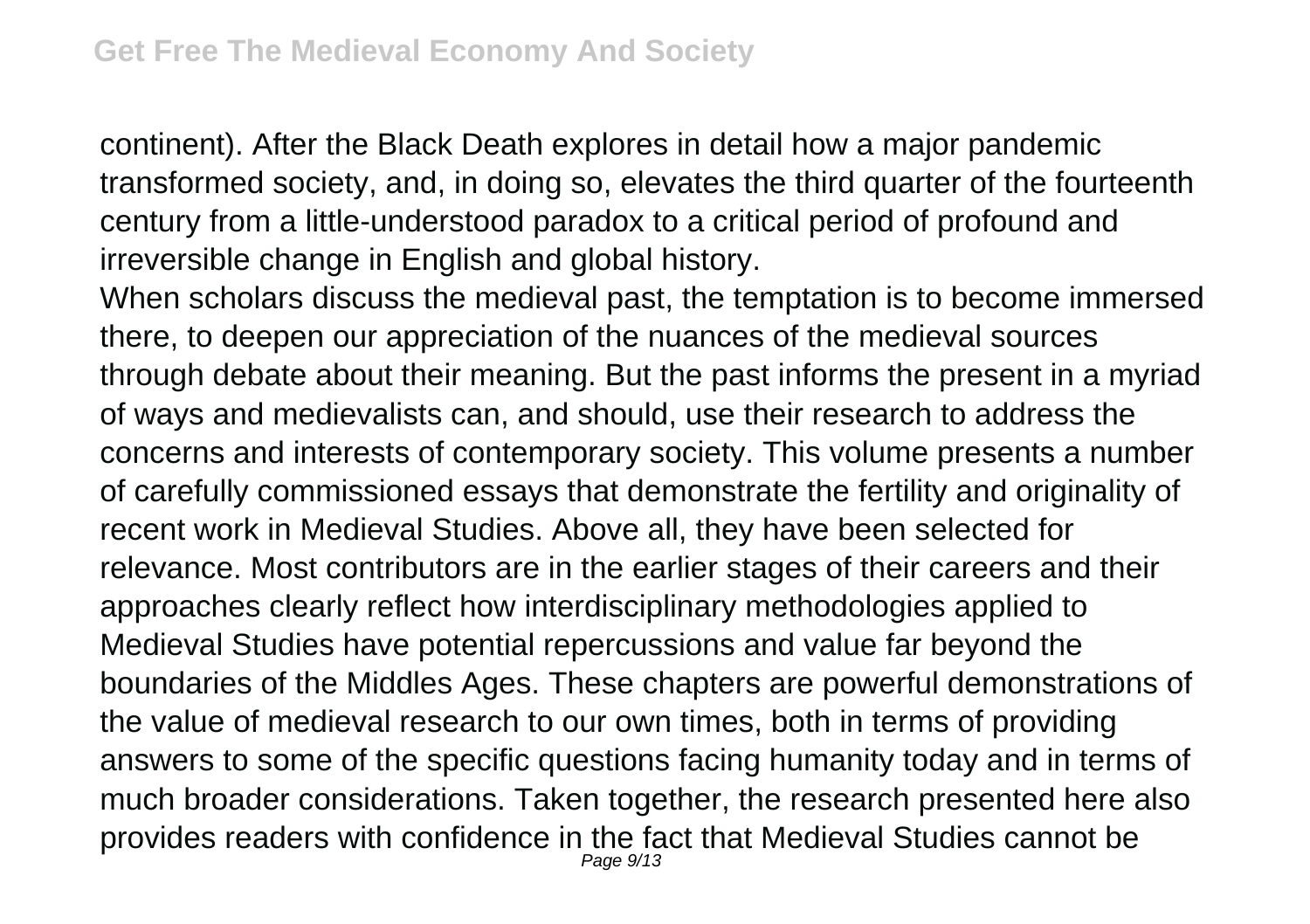neglected without a great loss to the understanding of what it means to be human.

Medieval bridges are startling achievements of civil engineering, which prove the importance of road transport and the sophistication of the medieval economy. The Bridges of Medieval England rewrites their history, offering new insights into many aspects of the subject. It has profound implications for our understanding of pre-industrial economy and society, challenging accepted accounts of the development of medieval trade and communications and showing continuities from the Anglo-Saxon period to the eve of the Industrial Revolution. Publisher Description

This book examines the most important themes in European social and economic history from the beginning of growth around the year 1000 to the first wave of global exchange in the 1490s. These five hundred years witnessed the rise of economic systems, such as capitalism, and the social theories that would have a profound influence on the rest of the world over the next five centuries. The basic story, the human search for food, clothing, and shelter in a world of violence and scarcity, is a familiar one, and the work and daily routines of ordinary women and men are the focus of this volume. Surveying the full extent of Europe, from east to west and north to south, Steven Epstein illuminates family life, economic and social thought, war, technologies, and other major themes while giving equal attention to developments in trade, crafts, and agriculture. The great waves of famine and then plague in the fourteenth century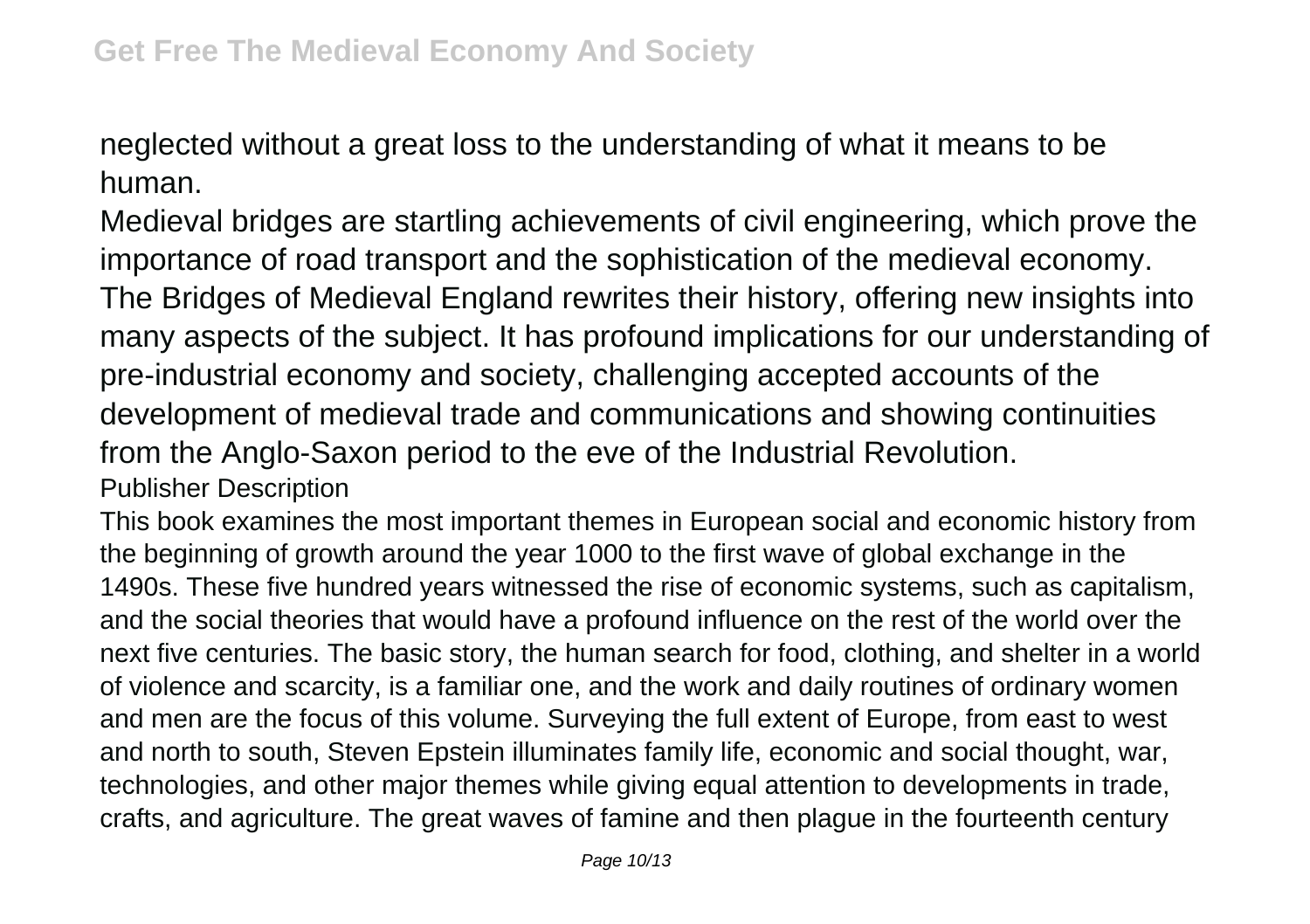provide the centerpiece of a book that seeks to explain the causes of Europe's uneven prosperity and its response to catastrophic levels of death. Epstein also sets social and economic developments within the context of the Christian culture and values that were common across Europe and that were in constant tension with Muslims, Jews, and dissidents within its boundaries and the great Islamic and Tartar states on its frontier. Steles of the Sky

This book examines the evolution of mills - whether powered by water, wind, animals or humans - during an important era of English history. It focuses not only on the structures themselves, but also on the people who acted as entrepreneurs, workers, and customers for the industry. Together they created one of the most recognizable and enduring features of medieval society.

The 10 papers in this volume examine university and pre-university education in the 14th to 16th centuries in Germany, Italy, France, and England. Particular attention recruitment,

financial support, studying abroad, social status, and careers of graduates.

Includes The economic foundations of medieval society, The rise of a money economy, The chronology of labour services and The charters of the villeins.

The Belgian historian attempts an international viewpoint in this general history of the social and economic evolution in Western Europe

In this stimulating and important book Lester Little advances the original thesis that, paradoxically, it was the leading practitioners of voluntary poverty,

Franciscan and Dominican friars, who finally formulated a Christian ethic which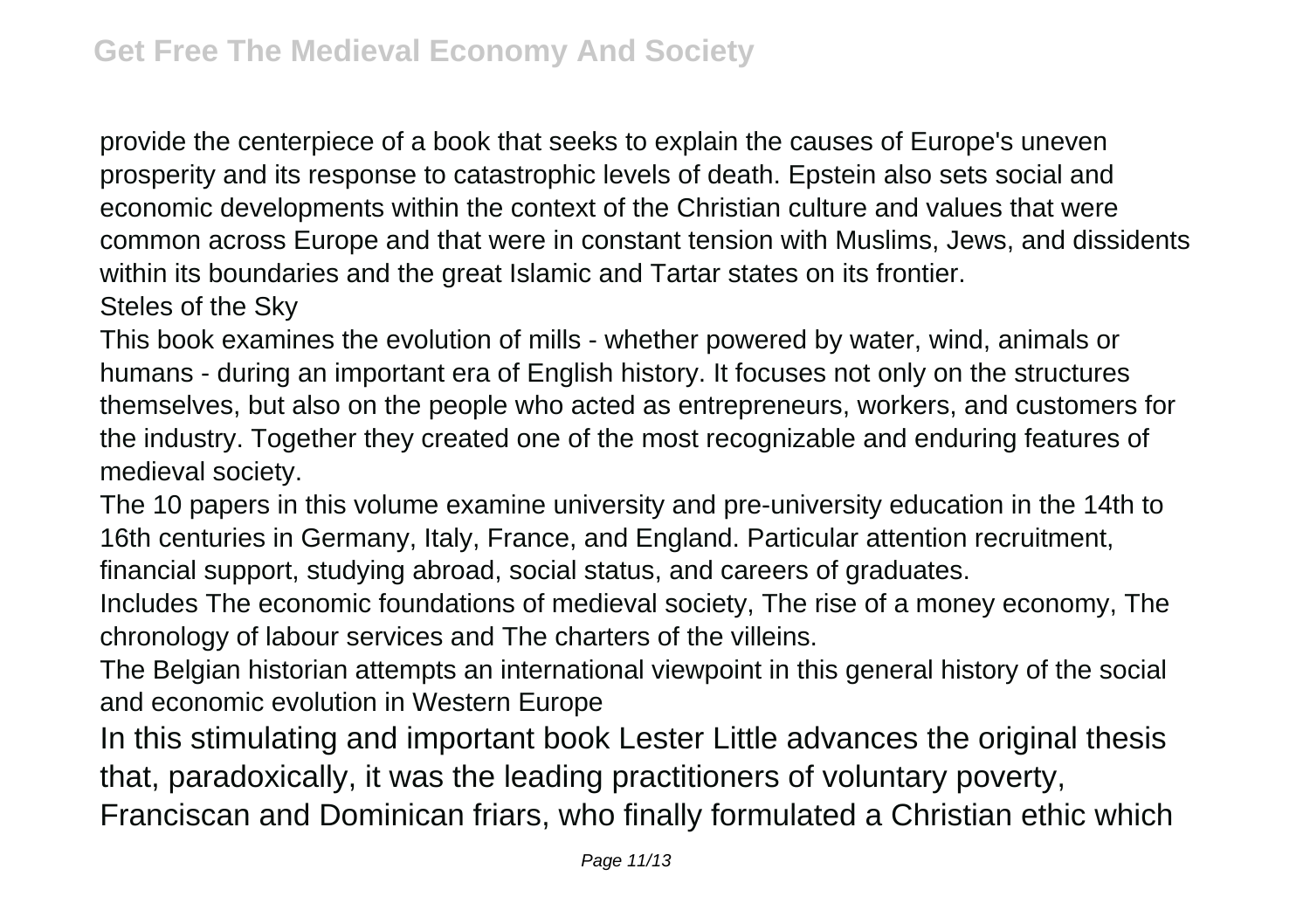justified the activities of merchants, moneylenders, and other urban professionals, and created a Christian spirituality suitable for townsmen. Little has synthesized a vast body of specialized literature in Italian, German, French, and English to write an interpretive essay which provides a new perspective on the interaction between economic and social forces and the religious movements advocating the apostolic ideal of voluntary poverty...Little's book is a major contribution, not only to the history of the religious movement of voluntary poverty, but also to the interdisciplinary study of the middle ages. --Journal of Social History

A clear and readable account of the development of the European economy and its infrastructure from the second century to 1500. Professor Pounds provides a balanced view of the many controversies within the subject, and he has a particular gift for bringing a human dimension to its technicalities. He deals with continental Europe as a whole, including an unusually rich treatment of Eastern Europe. For this welcome new edition -- the first in twenty years -- text and bibliography have been reworked and updated throughout, and the book redesigned and reset.

The centuries after the Norman Conquest saw the consolidation of a pattern of settlement which lasted, in the main, until the Industrial Revolution. The study of Page 12/13